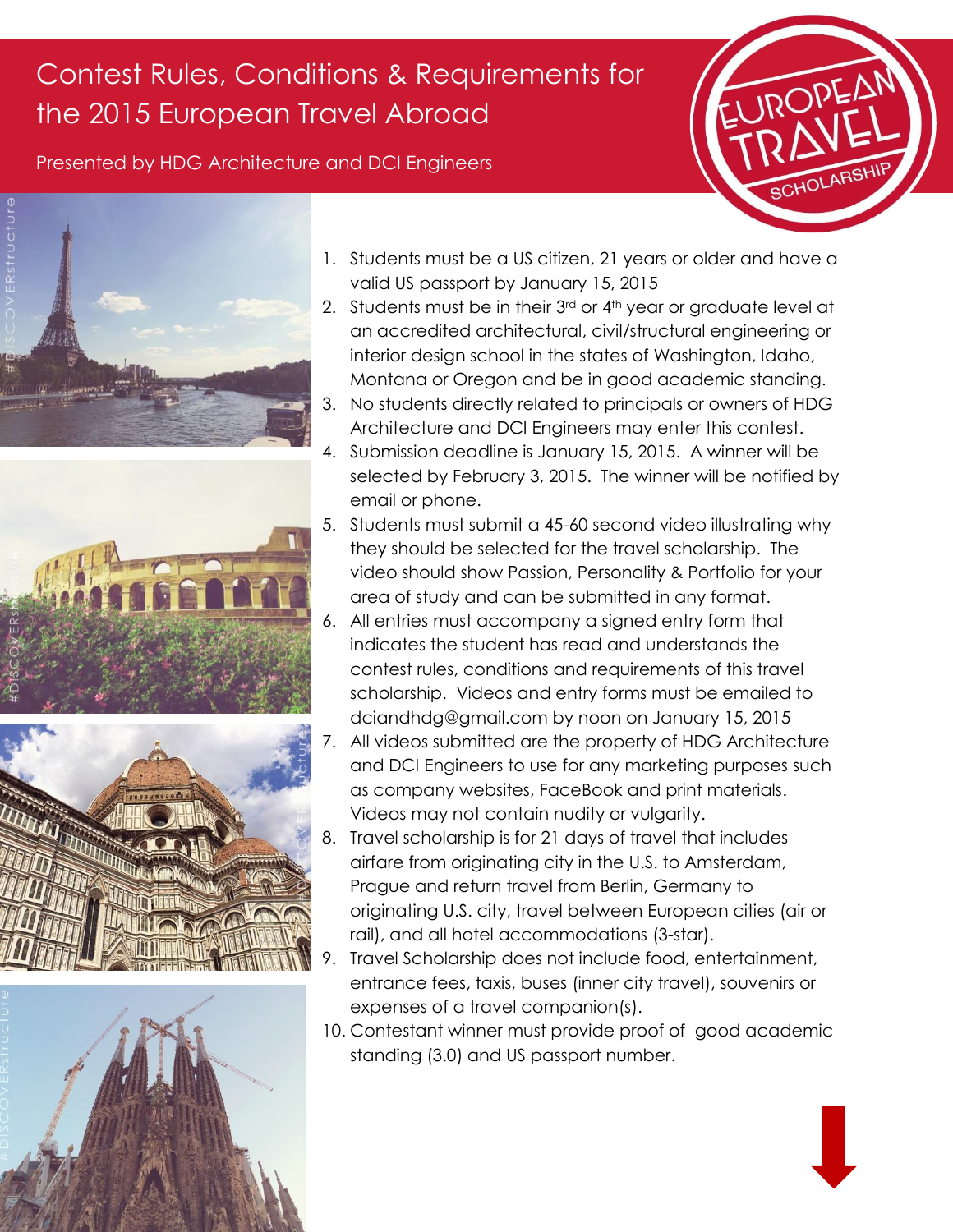







- 11. Contestant winner must be able to travel in May, June or July of 2015 and complete the travel program by July 31, 2015.
- 12. Contest winner must be willing to provide a daily travel journal and photographs of each city's unique architecture and structural sites to DCI and HDG, electronically.
- 13. Copyright in all photographs, video, and text (including correspondence) created by contestant winner ("Trip Materials) shall belong to the Student upon creation. Contestant winner grants to DCI and HDG a non-exclusive, worldwide, irrevocable license to use the Trip Materials and Contestant winner's name and likeness as it may appear in photographs or videos, in any media now existing or subsequently developed for the following limited purposes: promotion of the work of DCI and HDG through print, company websites and social media sponsored by DCI and HDG. Contestant winner shall provide a copy of his/her Trip Materials to DCI and HDG no later than upon his/her return from the trip and in a format as designated by DCI and HDG.
- 14. Travel arrangements will be made through Edwards LaLone Travel in Spokane, Washington. The travel package as stated in #9 and will also include a vacation protection plan due to cancellation, interruption, delay, missed connection, medical expense/assistance, baggage loss or delay and accidental death.
- 15. The winning contestant agrees to sign a Contest Winner's Agreement in the form provided by the contest sponsors.
- 16. Any questions regarding the contest may be emailed to [dciandhdg@gmail.com.](mailto:dciandhdg@gmail.com) No phone calls please.